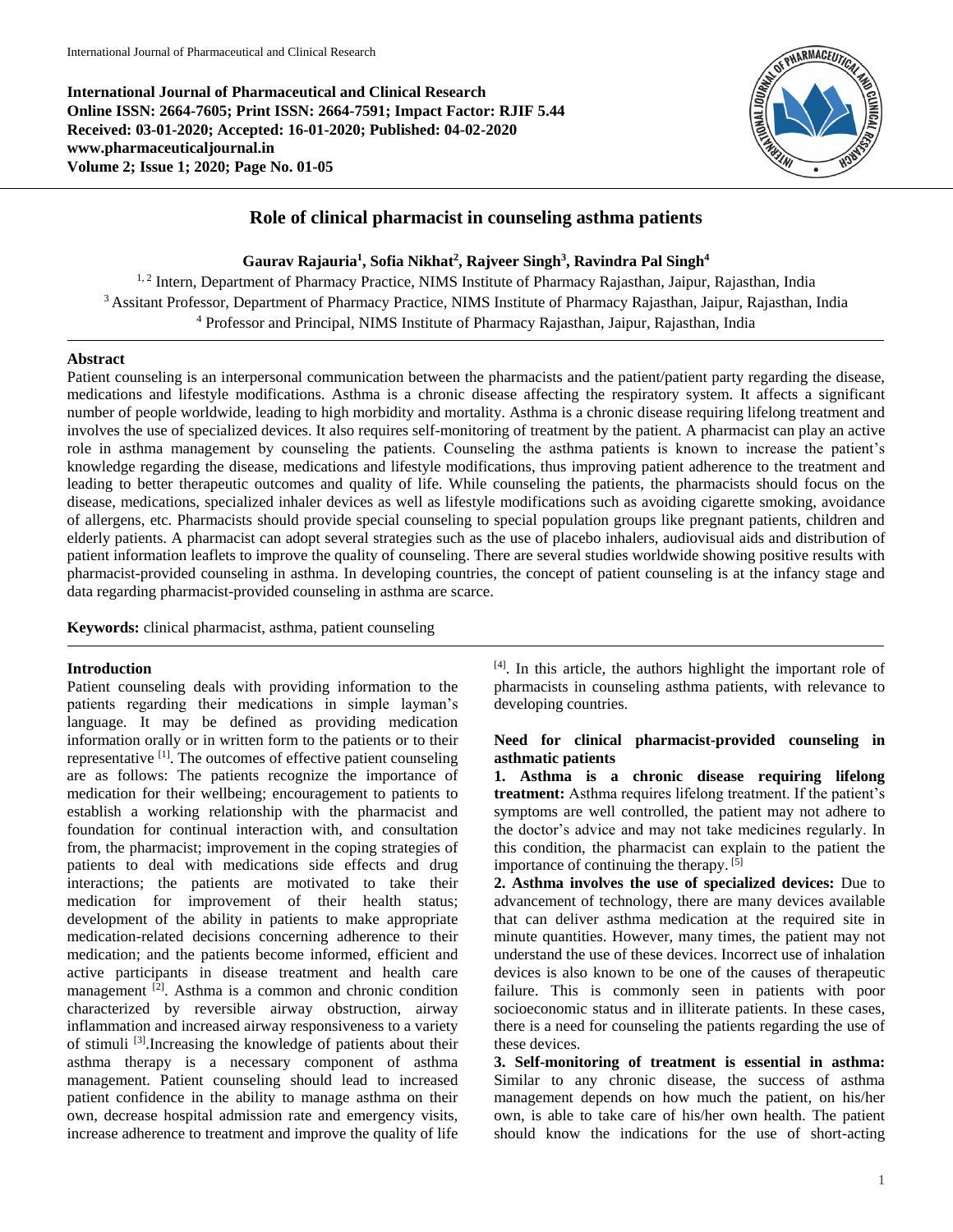## **Expected outcomes of counseling asthma patients**

The outcomes of counseling asthma patients are multidimensional. First of all, the patient understands clearly his/her disease, medicines and lifestyle modifications. Many times, the patients have poor knowledge regarding their disease and medications. This may be acceptable in acute conditions. But in conditions like asthma, which require lifelong treatment and monitoring, the patient should be clear about these things. Some of the other outcomes are that the counseling definitely improves the patients. It is also known to improve patient adherence. [8].

## **Topics to be counseled**

For better understanding of the topic, the various topics to be counseled for an asthma patient are classified into four. These include counseling regarding disease, counseling regarding medication, counseling on inhalation techniques and counseling regarding lifestyle modifications.

## **1. Counseling regarding disease**

The patients should be told that the disease will not spread to their neighbors and will not affect the children. It will also not spread through eating in the same plates, using the same utensils, etc. If medications are taken properly, the progression of the disease can be prevented and hence the outcomes may be better and they will be symptom free.

# **2. Counseling regarding medication** [9-11] .

The counseling regarding medication depends upon the type of medications. Some of the essential points to be counseled are discussed below.

- 1. Beta 2 agonists (salbutamol, salmeterol and bambuterol): These drugs are available as metered-dose inhalers (MDIs), dry powder inhalers (DPIs) oral liquids and tablets. The patients should be advised not to take salbutamol if they had an allergic reaction to it and should call their doctors if they notice any allergic reaction, tightness of chest, breathing problems, irregular heart beat, seizure and tremor. Patients should be advised to take the missed dose as soon as possible. If a patient remembers the missed dose when it is almost time for the next dose, he/she should take the next dose and skip the missed dose.
- 2. Xanthine alkaloids (Theophylline): It is available as tablets or injections. The patients should not change the dose without doctor.s advice and should inform their doctor if they have any cardiac or lung problems. The tablets which are to be swallowed whole should not be chewed and crushed. The patient should call their doctor if they develop nausea, vomiting, sleeping disturbances, seizure or uneven heartbeats.
- 3. Anticholinergics (Ipratropium bromide): This drug is available as an MDI. The patients should be advised not to use the medicine if they have had an allergic reaction to this drug or to atropine, peanuts or soyabean. It is not beneficial during an asthma attack. The patient may develop anticholinergic side effects like dryness of mouth and reduced secretions. The patient should be advised to inform the doctor if he/she has blurred vision, dry mouth,

dry throat, cough and nervousness.

- 4. Corticosteroids (prednisolone, budesonide, fluticasone, beclomethasone): These drugs are available as MDIs, DPIs or as an oral form (Prednisolone). The patient should be advised not to take any of these if he/she has had an allergic reaction to it. Patients should not use more medicine than instructed and should be advised to rinse their mouth with water after inhalation. The patient should inform the doctor if she is pregnant and about any type of infection, especially of the lung. The patient should inform the doctor if he/she develops allergy, tightness of chest, headache, dizziness, nausea or vomiting. Upon long-term use, they may cause elevation in blood glucose (mainly with oral therapy), and hence the patient should be advised regular follow-ups.
- 5. Mast cell stabilizers (sodium cromoglycate): It is available as an MDI. The patient should not use it if he/she has had allergic reaction to it. This medicine should not be used during an acute asthma attack. The patient should inform the doctor if he/she is taking other medicines, i.e., herbal, over-the-counter medicines, etc. The patient should inform the doctor if he/she has heart, kidney or liver disease. The patient should call the doctor if his/her symptoms are worsening.
- 6. Leukotriene-receptor antagonists and leukotrientsynthesis inhibitors: The main drugs of this class are Montelukast and Zileuton. The patient should not use these medicines if he/she has had an allergic reaction to these drugs. The patients should not take more medicine than what their doctor has advised. If the patient misses a dose or forgets to take his/her medicine, he/she should take it as soon as possible. If it is almost time for the next dose, he/she should skip the missed dose. These medicines will not stop a severe asthma attack after it has started. The doctor may give him/her a medicine to inhale that will work quickly for a severe attack. The doctor should be called right away if asthma is getting worse or any serious side effects are experienced.
- 7. Anti-Ig E therapy (omalizumab): The patient should not use this medicine if he/she has had an allergic reaction to omalizumab or hamster protein. As it is an injection, a nurse or some other trained health professional will give this medicine. This medicine needs to be given on a fixed schedule. Patients should ensure that they keep all appointments. This medicine will not stop an asthma attack that has already started. The doctor may prescribe another medicine for the patient to use in case of an acute asthma attack. If the other medicine does not work as well, the patient should inform his/her doctor right away. The doctor should be called right away if the patient notices any allergic reaction, fever, sore throat or cough. Some of the key points to be taken into consideration while counseling about some commonly used drugs.

## **3. Counseling on inhalation techniques**[12, 13] .

Asthma is a disease of the respiratory tract, where the patient will be benefited by the inhaled medication. So the choice of suitable inhalation device is crucial in the management of asthma. Counseling regarding the proper use of inhalation device is discussed below.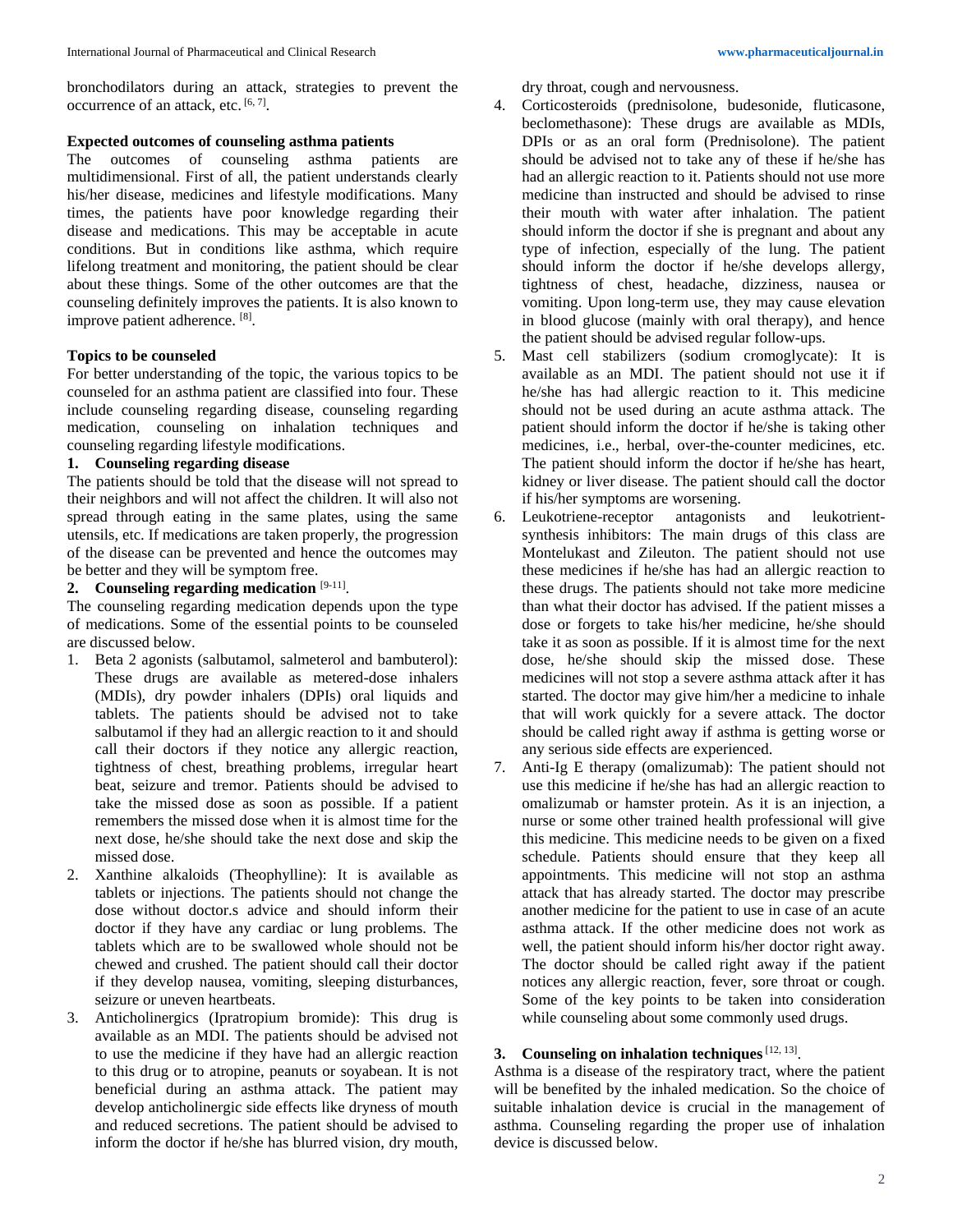- 1. Metered-dose inhaler (MDI): The MDIs offer many advantages over the conventional methods of administering drugs in asthma. The major advantage of inhalation therapy is the direct delivery of medications in much smaller effective doses compared to systemic routes, thus reducing side effects [12]. There are several guidelines that explain the correct use of inhalers. The National Asthma Education and Prevention Program (NAEPP) criteria mention that the following ten points should be followed by the patients while using an inhaler:
- a. Shake vigorously
- b. Remove cap
- c. Hold upright
- d. Breathe out gently, not fully
- e. Start breathing in slowly and deeply
- f. Actuate during inspiration
- g. Continue slow inhalation
- h. No aerosol loss is visible
- i. Hold breath for 10 s
- j. The next dose after 1 min

Steps 5-8 are vital where hand-lung coordination is required It is found that most of the patients do not use MDIs correctly. After proper technique, only 10% of the drug reaches the airway, with 80% deposition in oropharynx. The pharmacist before dispensing an inhaler should thoroughly explain its use.

- 2. Metered-dose inhaler with spacer: Use of spacer with metered-dose inhaler allows greater evaporation of the propellant, reducing particle size and velocity, which reduces the oropharynx deposition and potentially increases lung deposition. Spacers overcome the problem of hand-lung coordination encountered while using MDI uneven alone. It is beneficial in elderly patients and few patients (with rheumatoid arthritis, parkinsonism, etc.) who cannot coordinate the actuation and inhaling procedure of the inhaler properly.
- 3. Dry powder inhaler: The dry powder inhalers (DPIs) are propellant free and are designed for easier use. The dry powder inhaler has the advantage over MDI that no handlung coordination is required and it also can be easily used by children, elderly and arthritic patients. For the proper use of the dry powder inhaler following steps are recommended:

Step 1: Insert a rotacap, transparent end first, into the raised square hole of the DPI

Step 2: Rotate the base of the DPI in order to separate the two halves of the rotacap

Step 3: Breathe in as deeply as you can

- Step 4: Hold your breath for 10 s
- Step 5: Breathe out slowly

Step 6: After each use, pull the two halves of the DPI apart and throw away the loose capsules

Step 7: Reassemble the DPI

Step 8: Repeat the above steps if more than one rotacap is prescribed

4. Nebulizer: Nebulizer is the device which changes liquid medicine into Þ ne droplets (in aerosol or mist form) that are inhaled through a mouthpiece or mask. These are very useful in children under 2 years of age, patients with

severe attacks of asthma unable to produce sufficient inspiratory effort and those lacking the coordination to use the MDI. But the disadvantages are that they are costly and also run on electricity and so are not beneficial to the patients living in the rural area where electricity may be lacking.

5. Baby mask: This is a specialized device that makes it easy for a pediatric patient to use the inhaler. It is an ideal device for pediatric patients when the nebulizer is not available. The pharmacist should advise the patient's caregiver regarding the proper use of the baby mask.

# **4. Counseling regarding lifestyle modifications**[14,15]

Like any chronic illness patients, the asthma patients should adopt certain lifestyle modifications. These lifestyle modifications are mentioned below:

- 1. Avoiding/recognizing asthma triggers: The patients should be informed that even in well-controlled patients the asthma attack can occur if these patients are exposed to asthma triggers. The examples of asthma triggers include dust mites, smoke, pollen grains, animal proteins (dander, urine, oil from skin), house dust/dust mites, cockroaches, certain foods, etc. The patient should be counseled so that he/she will be able to recognize his/her asthma triggers.
- 2. Wearing face mask: In case if it is not possible for the patient to prevent exposure to his/her asthma triggers, he/she should be advised to wear a mask on such occasions.
- 3. Over-the-counter medications: Some of the over-the counter (OTC) medications can also lead to an asthma attack. The patient should be advised not to take any medications that can increase the risk of getting an asthma attack. These medicines include Aspirin, Indomethacin, Ibuprofen, Naproxen, etc.
- 4. Exercise: Strenuous exercises can also increase the risk of developing an attack. In such cases, the patient should take a prophylactic dose of the drug (usually salmetrol) before going for exercise.
- 5. Cold temperature: Cold temperature can precipitate an attack, and hence asthma patients should be advised to wear proper warm clothes during the winter season.
- 6. Emotion/stress: Excessive emotional stress, anger, etc. it can also cause an asthma attack, and hence the patients should be asked to avoid such instances.
- 7. Smoking: Since cigarette smoking is a known trigger factor for asthma, the patients should be advised cessation of smoking.

### **Asthma counseling in special populations** [16] .

The type of counseling needed may require modifications in case of specific populations. Some of the specific populations that require special counseling are mentioned below:

- 1. Pregnant patient should be informed that adequate control of asthma will protect the fetus. A better control of asthma will give a better outcome. The pregnant patient should be advised not to take any medications without consulting the doctor.
- 2. In case of children, the mother should be taught to use the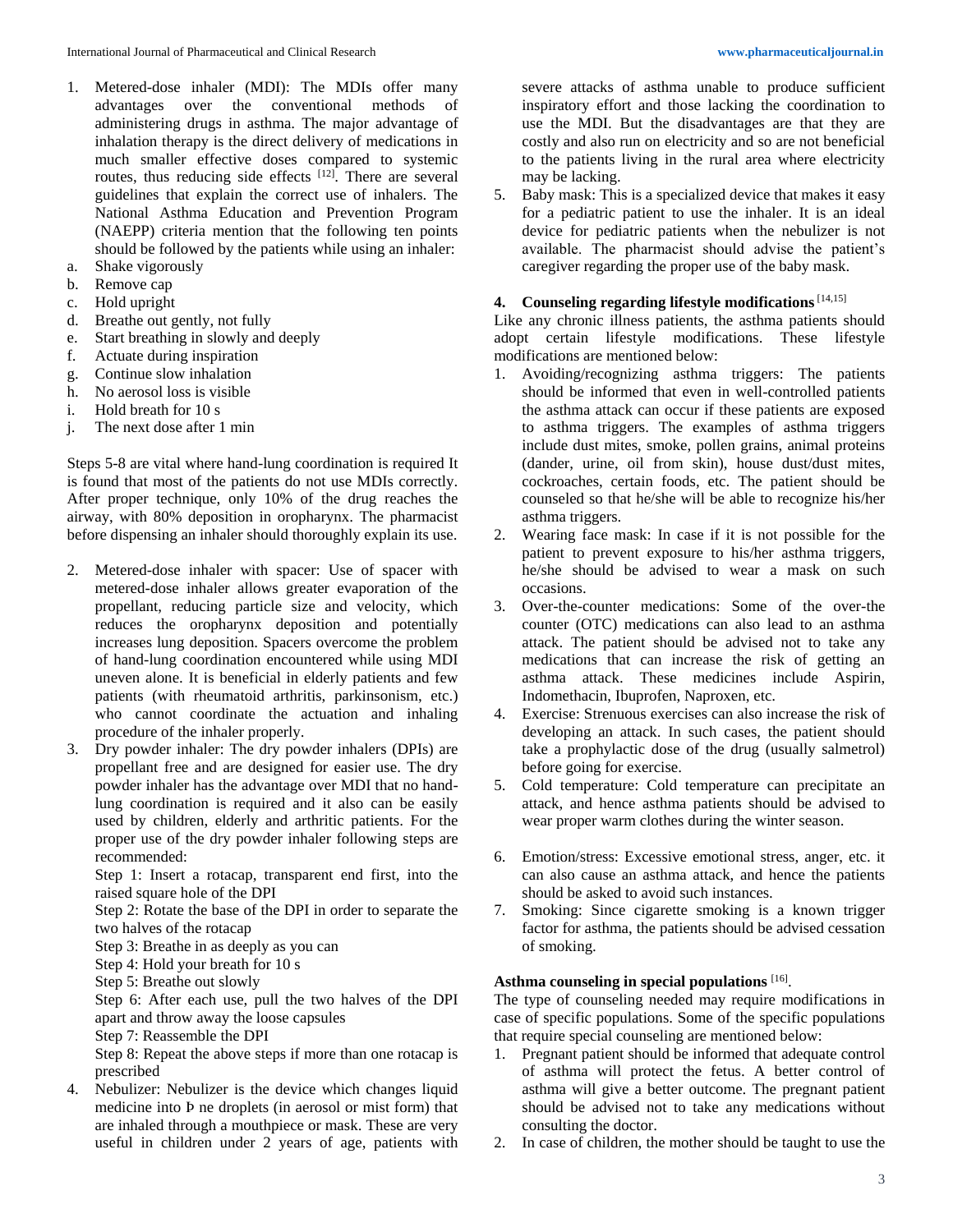baby mask. The children should be given prophylactic drug before going for sports, playing, entering into the swimming pool, etc.

3. Elderly patients are at higher risk of developing hypertension. Added to this, asthma patients taking theophylline may have increased blood pressure. Moreover, if these patients are on steroid preparations for a long period, they should have periodic checkup for the systemic side effects due to steroids.

#### **Counseling regarding self-monitoring of therapy**

Self-monitoring is an essential strategy to improve outcomes in chronic illnesses like asthma. The pharmacist can help the patient in understanding the use of peak flow meter. Once the patient starts using the peak flow meter, he/she can monitor the improvement of his/her lung function. Based on this, the patient can plan his/her medication strategy.

## **Strategies to enhance outcomes of counseling [17]**

Non-adherence is one of the major problems with inhaled medications. Therefore, counseling plays an important role in improving adherence. A number of strategies have been proposed to enhance adherence:

- 1. Use of placebo inhalers While counseling asthma patients, the pharmacist can use placebo inhalers so that it becomes easy to demonstrate to the patient.
- 2. Distribution of patient-information leaflets Locally prepared patient-information leaflets can help patients understand the disease, medications and lifestyle modifications in a better way.
- 3. Use of audiovisual aids Audiovisual aids can make illiterate asthma patients understand the disease, medications and lifestyle modifications.

## **Worldwide studies on counseling asthma patients** [18, 19, 20, 21, 22] .

There have been several studies that have evaluated the impact of pharmacist-provided counseling and educational initiatives on outcomes of asthma medications. Some of them are discussed below.

A comprehensive asthma education and monitoring program was implemented in the community pharmacies (11 controls, 11 interventions) in Malta. Intervention patients received verbal counseling, an educational video, an information leaflet and subsequent monitoring with reinforcement; control patients received routine dispensing services. The study found out that the health-related quality of life of the intervention patients improved at 12 months, and the use of inhaler technique improved in the intervention group ( $p = 0.021$ ). There were significantly fewer self-reported hospitalizations in intervention patients. The study concluded that the community-based pharmaceutical care program was appreciated by the participants and had a positive impact on the vitality of patients with asthma. Patient's use of a newly prescribed inhaler was evaluated on the basis of pulmonary function test (PFT) results and the number of steps of an 11 step inhaler sequence that were completed correctly. Adult male outpatients with mild to moderate chronic obstructive pulmonary disease were assigned to a counseled  $(n = 10)$  or non-counseled  $(n = 9)$  group. The counseled group was

instructed by a pharmacist on the correct use of the inhaler; the non-counseled group was not. Counseled patients had a significantly higher mean percentage change in forced expiratory volume in one second (FEV1) after inhaler use than did the non-counseled group. The mean number of steps missed was significantly greater for the non-counseled group, and there was a significant negative correlation between the number of steps missed and the percentage change in FEV1.

Pharmacists or pharmacy students provided oral and written asthma education in the subject's native language. Selfreported use of valve-holding chambers and peak flow meters; self-reported asthma symptoms at baseline and 6 months after intervention; number of acute asthma-related (non-routine, non-follow-up) clinic visits during the 6 months before and after the intervention were studded. Thirty-two subjects, aged 42 to 88 years, participated. Subjects demonstrated a reduction in mean number of asthma attacks (from  $3.7$  to  $1.0$ ,  $P<0.001$ ) and night awakenings (from 1.4 to 0.3, *P*<0.001). Patient satisfaction with the program was excellent. Spacer and peak flow meter use increased from 7 to 18 subjects (*P*<0.001) and 1 to 14 subjects (*P*<0.0002) respectively. The study concluded that language-appropriate asthma education improved treatment outcome for patients whose native language was not English.

#### **Conclusion**

It is well accepted that chronic diseases like asthma contribute a lot in terms of human suffering, economic wastage and mortality. Pharmacist being an important member of the health care team should make efforts to counsel the patients suffering from asthma regarding their disease, medications and lifestyle modifications. If proper counseling is provided to these patients, patient adherence can be improved, leading to better therapeutic outcomes. Added to the above outcomes, the counseling also provides professional satisfaction to the counseling pharmacist.

#### **References**

- 1. Pharmacists. A novel approach to enhance patient compliance. J Nep Pharm Assoc. 2005; 23:17-22.
- 2. Ramesh A. Patient counseling. In proceedings: National seminar on advances in industrial pharmacy and pharmacy practice 1999, 17th-18<sup>th</sup> Oct. JSS College of Pharmacy: Mysore, India
- 3. Beers MH, Berkow R. The Merck manual of diagnosis and therapy. 17<sup>th</sup> ed. Merck Research Laboratories: New Jersy, 1999.
- 4. Gibbs KP, Small M Asthma. In: Walker R, Edwards C, editors. Clinical pharmacy and therapeutics. 3rd ed. Churchill Livingstone: Philadelphia. 2003, 375-95.
- 5. Dooley M, Lyall H, Galbriath. SHPA standards of practice for clinical pharmacy. In: SHPA practice standards and definitions. 1996. p. 2-11.
- 6. Self TH, Rumbak MJ, Kelso TM. Correct use of metereddose inhalers and spacer devices. Postgrad Med. 1992; 92:95-6.
- 7. Cockcroft, DW. Practical issues in asthma management: Correct use of inhalation devices. Ann Allergy. 1993; 71:83-4.
- 8. Herborg H, Soendergaard B, Froekjaer B, Fonnesbaek L,